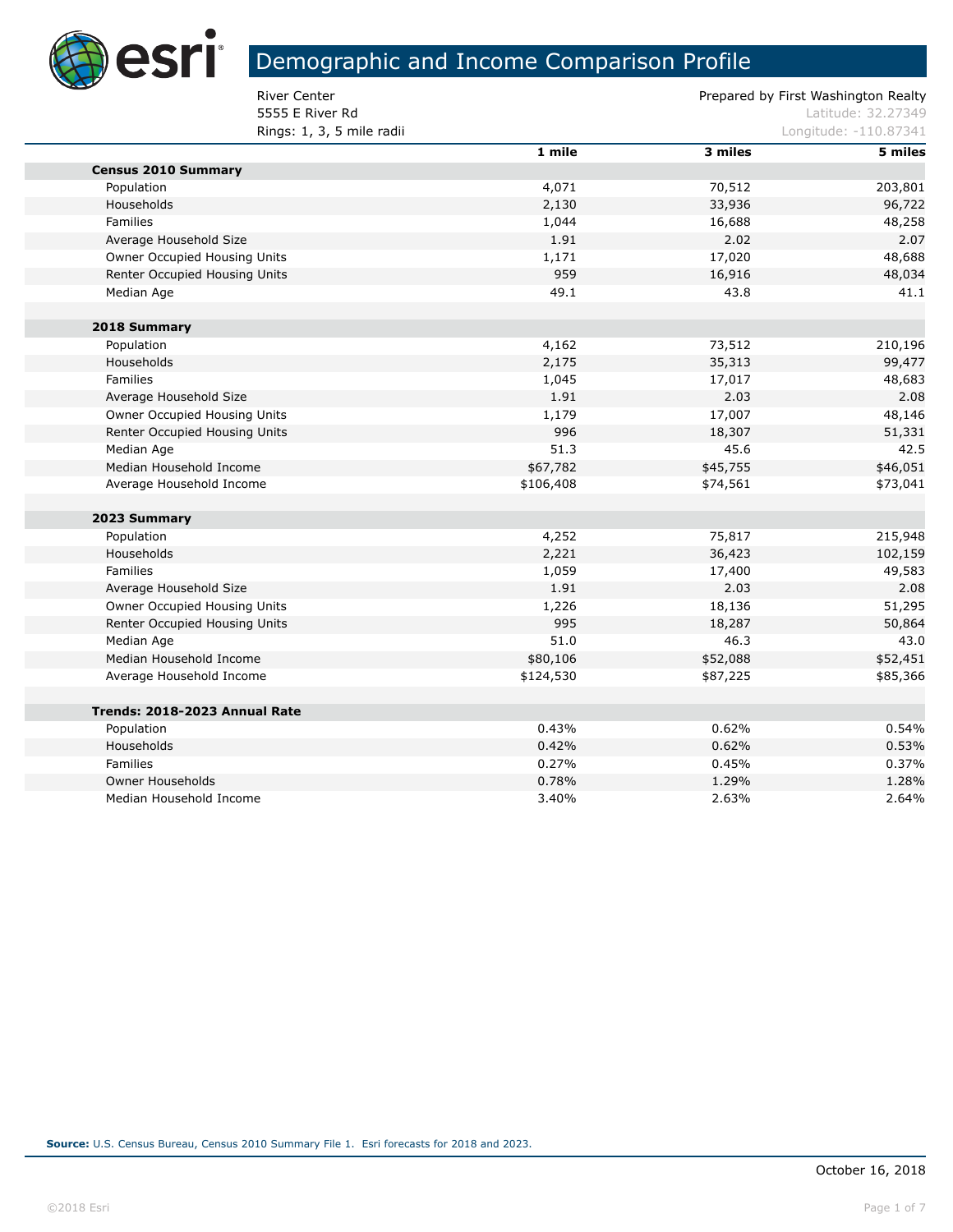

**5555 E River Rd Latitude: 32.27349 Rings: 1, 3, 5 mile radii** Longitude: -110.87341

|                           | 1 mile        |                | 3 miles       |                | 5 miles       |                |
|---------------------------|---------------|----------------|---------------|----------------|---------------|----------------|
| 2018 Households by Income | <b>Number</b> | <b>Percent</b> | <b>Number</b> | <b>Percent</b> | <b>Number</b> | <b>Percent</b> |
| $<$ \$15,000              | 181           | 8.3%           | 5,606         | 15.9%          | 16,382        | 16.5%          |
| \$15,000 - \$24,999       | 178           | 8.2%           | 4,191         | 11.9%          | 11,419        | 11.5%          |
| \$25,000 - \$34,999       | 219           | 10.1%          | 3,957         | 11.2%          | 10,773        | 10.8%          |
| \$35,000 - \$49,999       | 290           | 13.3%          | 5,032         | 14.2%          | 14,095        | 14.2%          |
| \$50,000 - \$74,999       | 284           | 13.1%          | 5,532         | 15.7%          | 16,021        | 16.1%          |
| \$75,000 - \$99,999       | 249           | 11.4%          | 3,380         | 9.6%           | 9,976         | 10.0%          |
| \$100,000 - \$149,999     | 294           | 13.5%          | 3,651         | 10.3%          | 10,372        | 10.4%          |
| \$150,000 - \$199,999     | 219           | 10.1%          | 1,634         | 4.6%           | 4,482         | 4.5%           |
| $$200,000+$               | 261           | 12.0%          | 2,330         | 6.6%           | 5,957         | 6.0%           |
|                           |               |                |               |                |               |                |
| Median Household Income   | \$67,782      |                | \$45,755      |                | \$46,051      |                |
| Average Household Income  | \$106,408     |                | \$74,561      |                | \$73,041      |                |
| Per Capita Income         | \$56,982      |                | \$36,836      |                | \$35,034      |                |
|                           |               |                |               |                |               |                |
| 2023 Households by Income | <b>Number</b> | Percent        | <b>Number</b> | <b>Percent</b> | <b>Number</b> | Percent        |
| $<$ \$15,000              | 151           | 6.8%           | 4,987         | 13.7%          | 14,499        | 14.2%          |
| $$15,000 - $24,999$       | 143           | 6.4%           | 3,668         | 10.1%          | 10,006        | 9.8%           |
| \$25,000 - \$34,999       | 184           | 8.3%           | 3,757         | 10.3%          | 10,119        | 9.9%           |
| \$35,000 - \$49,999       | 270           | 12.2%          | 5,099         | 14.0%          | 14,104        | 13.8%          |
| \$50,000 - \$74,999       | 292           | 13.1%          | 5,901         | 16.2%          | 16,940        | 16.6%          |
| \$75,000 - \$99,999       | 282           | 12.7%          | 3,803         | 10.4%          | 11,197        | 11.0%          |
| \$100,000 - \$149,999     | 334           | 15.0%          | 4,332         | 11.9%          | 12,439        | 12.2%          |
| \$150,000 - \$199,999     | 243           | 10.9%          | 1,891         | 5.2%           | 5,293         | 5.2%           |
| $$200,000+$               | 324           | 14.6%          | 2,985         | 8.2%           | 7,562         | 7.4%           |
|                           |               |                |               |                |               |                |
| Median Household Income   | \$80,106      |                | \$52,088      |                | \$52,451      |                |
| Average Household Income  | \$124,530     |                | \$87,225      |                | \$85,366      |                |
| Per Capita Income         | \$66,631      |                | \$42,954      |                | \$40,833      |                |
|                           |               |                |               |                |               |                |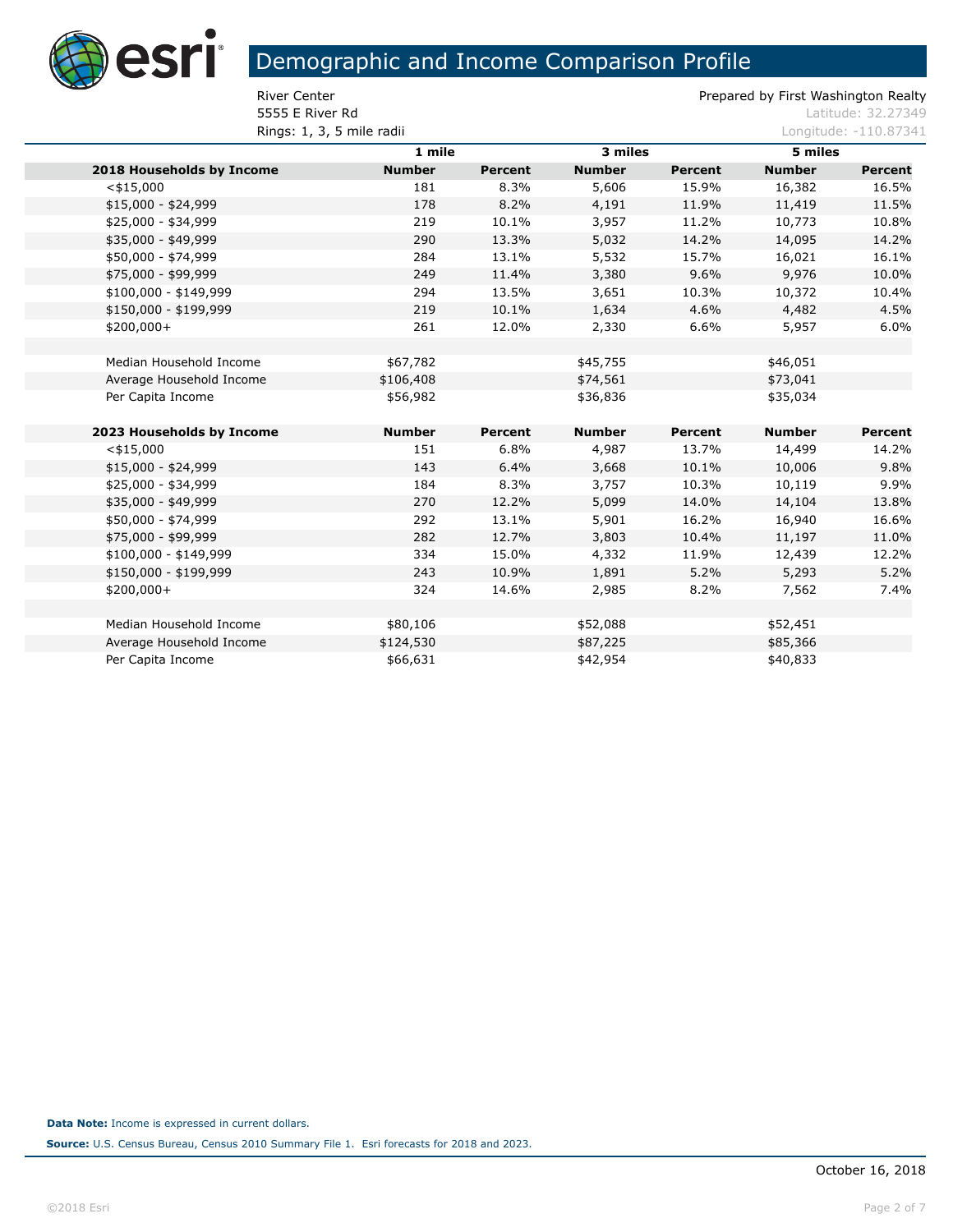

**5555 E River Rd Latitude: 32.27349 Rings: 1, 3, 5 mile radii** Longitude: -110.87341

|                               | 1 mile        |                | 3 miles       |                | 5 miles       |                |
|-------------------------------|---------------|----------------|---------------|----------------|---------------|----------------|
| <b>2010 Population by Age</b> | <b>Number</b> | <b>Percent</b> | <b>Number</b> | Percent        | <b>Number</b> | Percent        |
| Age 0 - 4                     | 133           | 3.3%           | 3,688         | 5.2%           | 10,589        | 5.2%           |
| Age 5 - 9                     | 135           | 3.3%           | 3,223         | 4.6%           | 9,742         | 4.8%           |
| Age 10 - 14                   | 158           | 3.9%           | 3,174         | 4.5%           | 9,789         | 4.8%           |
| Age 15 - 19                   | 168           | 4.1%           | 3,488         | 4.9%           | 11,552        | 5.7%           |
| Age 20 - 24                   | 335           | 8.2%           | 5,177         | 7.3%           | 18,445        | 9.1%           |
| Age 25 - 34                   | 533           | 13.1%          | 9,633         | 13.7%          | 28,184        | 13.8%          |
| Age 35 - 44                   | 392           | 9.6%           | 7,843         | 11.1%          | 22,536        | 11.1%          |
| Age 45 - 54                   | 554           | 13.6%          | 10,141        | 14.4%          | 28,842        | 14.2%          |
| Age 55 - 64                   | 706           | 17.3%          | 10,342        | 14.7%          | 28,244        | 13.9%          |
| Age 65 - 74                   | 527           | 12.9%          | 6,534         | 9.3%           | 17,303        | 8.5%           |
| Age 75 - 84                   | 303           | 7.4%           | 4,768         | 6.8%           | 12,182        | 6.0%           |
| Age 85+                       | 127           | 3.1%           | 2,501         | 3.5%           | 6,393         | 3.1%           |
|                               |               |                |               |                |               |                |
| 2018 Population by Age        | <b>Number</b> | Percent        | <b>Number</b> | Percent        | <b>Number</b> | Percent        |
| Age 0 - 4                     | 120           | 2.9%           | 3,399         | 4.6%           | 9,911         | 4.7%           |
| Age 5 - 9                     | 127           | 3.0%           | 3,357         | 4.6%           | 9,692         | 4.6%           |
| Age 10 - 14                   | 147           | 3.5%           | 3,283         | 4.5%           | 9,675         | 4.6%           |
| Age 15 - 19                   | 153           | 3.7%           | 3,335         | 4.5%           | 10,394        | 4.9%           |
| Age 20 - 24                   | 205           | 4.9%           | 4,409         | 6.0%           | 15,698        | 7.5%           |
| Age 25 - 34                   | 647           | 15.5%          | 10,268        | 14.0%          | 32,042        | 15.2%          |
| Age 35 - 44                   | 434           | 10.4%          | 8,183         | 11.1%          | 23,066        | 11.0%          |
| Age 45 - 54                   | 443           | 10.6%          | 8,591         | 11.7%          | 24,354        | 11.6%          |
| Age 55 - 64                   | 728           | 17.5%          | 11,197        | 15.2%          | 30,358        | 14.4%          |
| Age 65 - 74                   | 650           | 15.6%          | 9,252         | 12.6%          | 24,240        | 11.5%          |
| Age 75 - 84                   | 364           | 8.7%           | 5,317         | 7.2%           | 13,385        | 6.4%           |
| Age 85+                       | 146           | 3.5%           | 2,923         | 4.0%           | 7,382         | 3.5%           |
|                               |               |                |               |                |               |                |
| 2023 Population by Age        | <b>Number</b> | <b>Percent</b> | <b>Number</b> | <b>Percent</b> | <b>Number</b> | <b>Percent</b> |
| Age 0 - 4                     | 126           | 3.0%           | 3,516         | 4.6%           | 10,253        | 4.7%           |
| Age 5 - 9                     | 121           | 2.8%           | 3,280         | 4.3%           | 9,642         | 4.5%           |
| Age 10 - 14                   | 142           | 3.3%           | 3,278         | 4.3%           | 9,636         | 4.5%           |
| Age 15 - 19                   | 143           | 3.4%           | 3,411         | 4.5%           | 10,392        | 4.8%           |
| Age 20 - 24                   | 210           | 4.9%           | 4,546         | 6.0%           | 15,316        | 7.1%           |
| Age 25 - 34                   | 643           | 15.1%          | 9,936         | 13.1%          | 31,594        | 14.6%          |
| Age 35 - 44                   | 514           | 12.1%          | 8,894         | 11.7%          | 25,940        | 12.0%          |
| Age 45 - 54                   | 411           | 9.7%           | 8,238         | 10.9%          | 23,014        | 10.7%          |
| Age 55 - 64                   | 663           | 15.6%          | 10,477        | 13.8%          | 28,539        | 13.2%          |
| Age 65 - 74                   | 707           | 16.6%          | 10,733        | 14.2%          | 27,743        | 12.8%          |
| Age 75 - 84                   | 419           | 9.9%           | 6,459         | 8.5%           | 16,313        | 7.6%           |
| Age 85+                       | 151           | 3.6%           | 3,048         | 4.0%           | 7,565         | 3.5%           |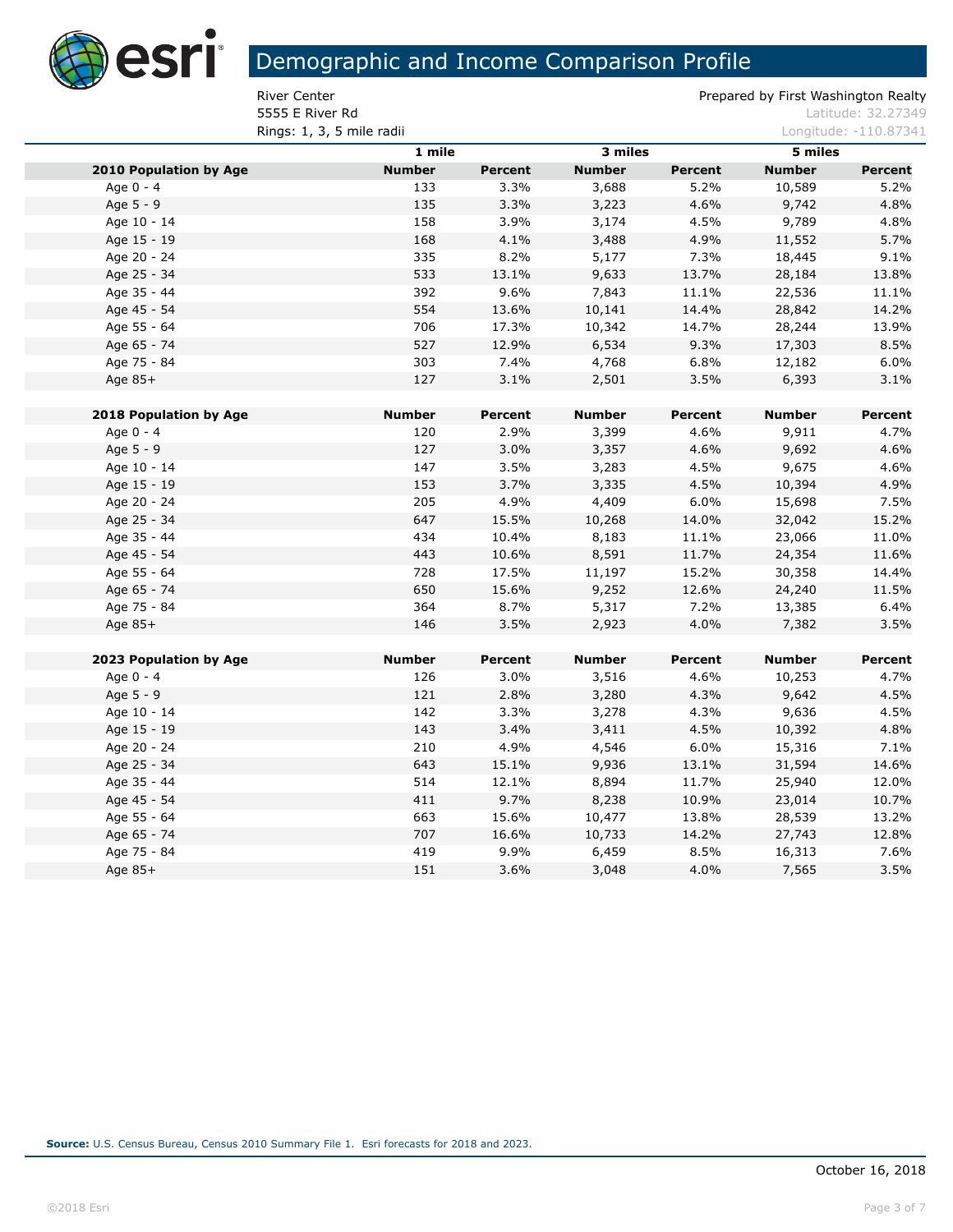

**5555 E River Rd Latitude: 32.27349 Rings: 1, 3, 5 mile radii** Longitude: -110.87341

|                            | 1 mile        |                | 3 miles       |                | 5 miles       |                |  |
|----------------------------|---------------|----------------|---------------|----------------|---------------|----------------|--|
| 2010 Race and Ethnicity    | <b>Number</b> | <b>Percent</b> | <b>Number</b> | <b>Percent</b> | <b>Number</b> | <b>Percent</b> |  |
| White Alone                | 3,508         | 86.1%          | 56,950        | 80.8%          | 163,378       | 80.2%          |  |
| <b>Black Alone</b>         | 92            | 2.3%           | 3,066         | 4.3%           | 8,400         | 4.1%           |  |
| American Indian Alone      | 21            | 0.5%           | 1,061         | 1.5%           | 3,060         | 1.5%           |  |
| Asian Alone                | 203           | 5.0%           | 2,438         | 3.5%           | 7,306         | 3.6%           |  |
| Pacific Islander Alone     | 0             | $0.0\%$        | 162           | 0.2%           | 458           | 0.2%           |  |
| Some Other Race Alone      | 150           | 3.7%           | 4,257         | 6.0%           | 13,525        | 6.6%           |  |
| Two or More Races          | 98            | 2.4%           | 2,578         | 3.7%           | 7,673         | 3.8%           |  |
| Hispanic Origin (Any Race) | 565           | 13.9%          | 13,919        | 19.7%          | 42,561        | 20.9%          |  |
|                            |               |                |               |                |               |                |  |
| 2018 Race and Ethnicity    | <b>Number</b> | Percent        | <b>Number</b> | Percent        | <b>Number</b> | Percent        |  |
| White Alone                | 3,492         | 83.9%          | 57,322        | 78.0%          | 162,479       | 77.3%          |  |
| <b>Black Alone</b>         | 102           | 2.5%           | 3,464         | 4.7%           | 9,343         | 4.4%           |  |
| American Indian Alone      | 24            | 0.6%           | 1,260         | 1.7%           | 3,598         | 1.7%           |  |
| Asian Alone                | 245           | 5.9%           | 2,986         | 4.1%           | 8,885         | 4.2%           |  |
| Pacific Islander Alone     | 0             | $0.0\%$        | 175           | 0.2%           | 494           | 0.2%           |  |
| Some Other Race Alone      | 182           | 4.4%           | 5,204         | 7.1%           | 16,300        | 7.8%           |  |
| Two or More Races          | 116           | 2.8%           | 3,100         | 4.2%           | 9,098         | 4.3%           |  |
| Hispanic Origin (Any Race) | 682           | 16.4%          | 16,925        | 23.0%          | 51,085        | 24.3%          |  |
| 2023 Race and Ethnicity    | <b>Number</b> | Percent        | <b>Number</b> | Percent        | <b>Number</b> | Percent        |  |
|                            |               |                |               |                |               |                |  |
| White Alone                | 3,501         | 82.3%          | 57,748        | 76.2%          | 162,969       | 75.5%          |  |
| <b>Black Alone</b>         | 110           | 2.6%           | 3,771         | 5.0%           | 10,125        | 4.7%           |  |
| American Indian Alone      | 27            | 0.6%           | 1,391         | 1.8%           | 3,954         | 1.8%           |  |
| Asian Alone                | 281           | 6.6%           | 3,434         | 4.5%           | 10,181        | 4.7%           |  |
| Pacific Islander Alone     | 0             | $0.0\%$        | 184           | 0.2%           | 523           | 0.2%           |  |
| Some Other Race Alone      | 202           | 4.8%           | 5,794         | 7.6%           | 18,008        | 8.3%           |  |
| Two or More Races          | 131           | 3.1%           | 3,494         | 4.6%           | 10,188        | 4.7%           |  |
| Hispanic Origin (Any Race) | 781           | 18.4%          | 19,318        | 25.5%          | 57,875        | 26.8%          |  |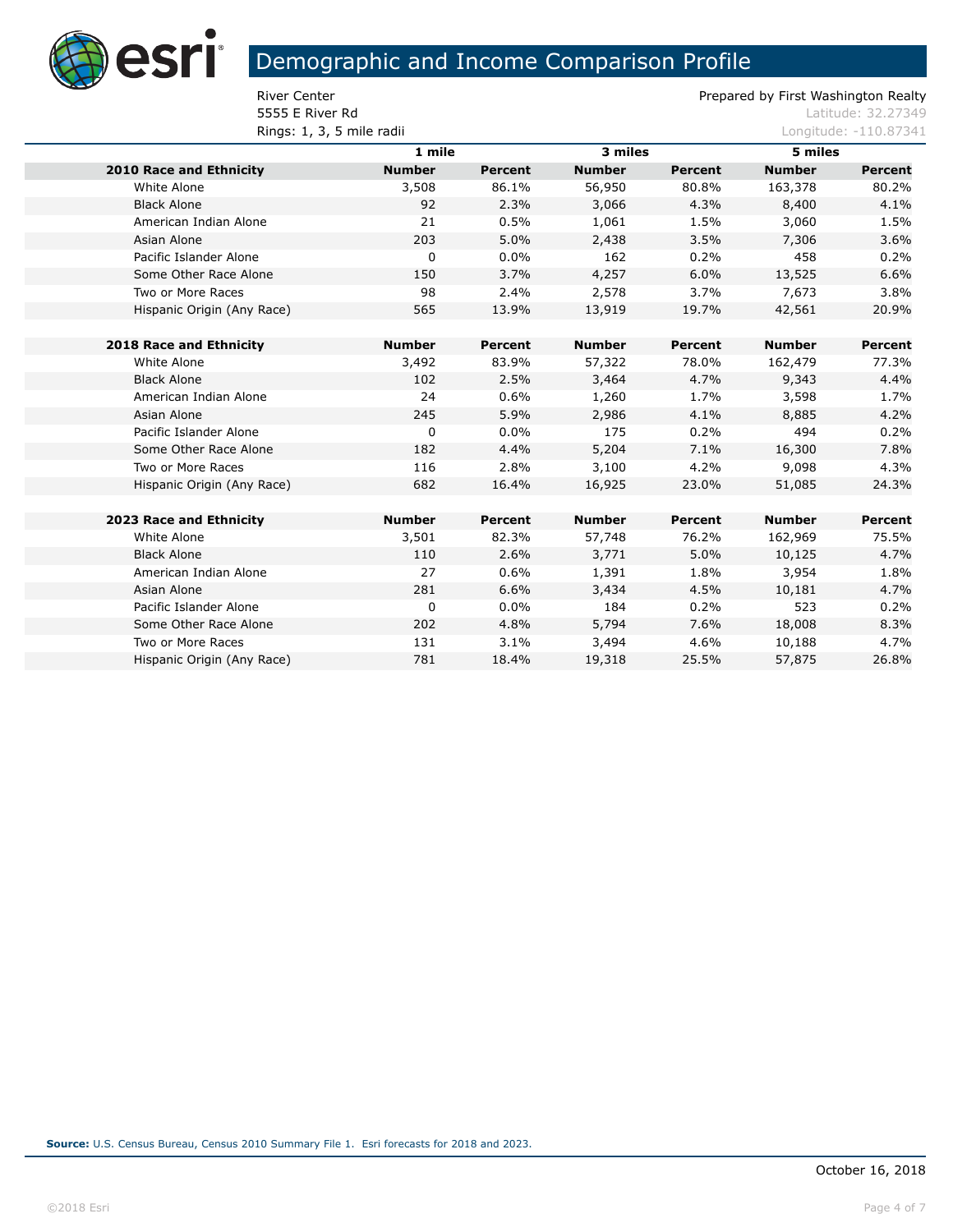

River Center **Prepared by First Washington Realty** Prepared by First Washington Realty 5555 E River Rd Latitude: 32.27349 **Rings: 1, 3, 5 mile radii** Longitude: -110.87341

#### **1 mile**





Percent

2018 Household Income



#### 2018 Population by Race

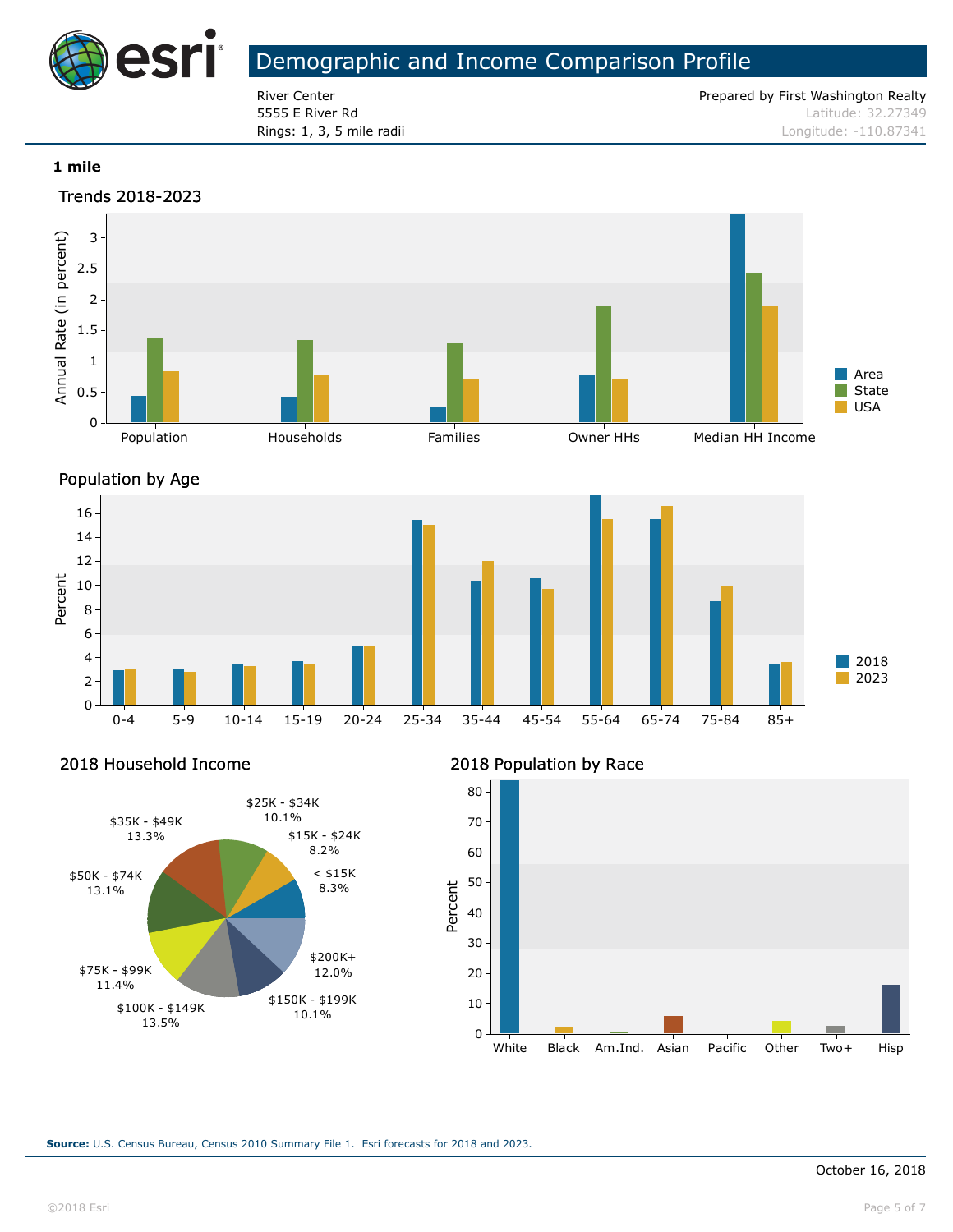

River Center **Prepared by First Washington Realty** Prepared by First Washington Realty 5555 E River Rd Latitude: 32.27349 **Rings: 1, 3, 5 mile radii** Longitude: -110.87341

#### **3 miles**





Percent

2018 Household Income



#### 2018 Population by Race